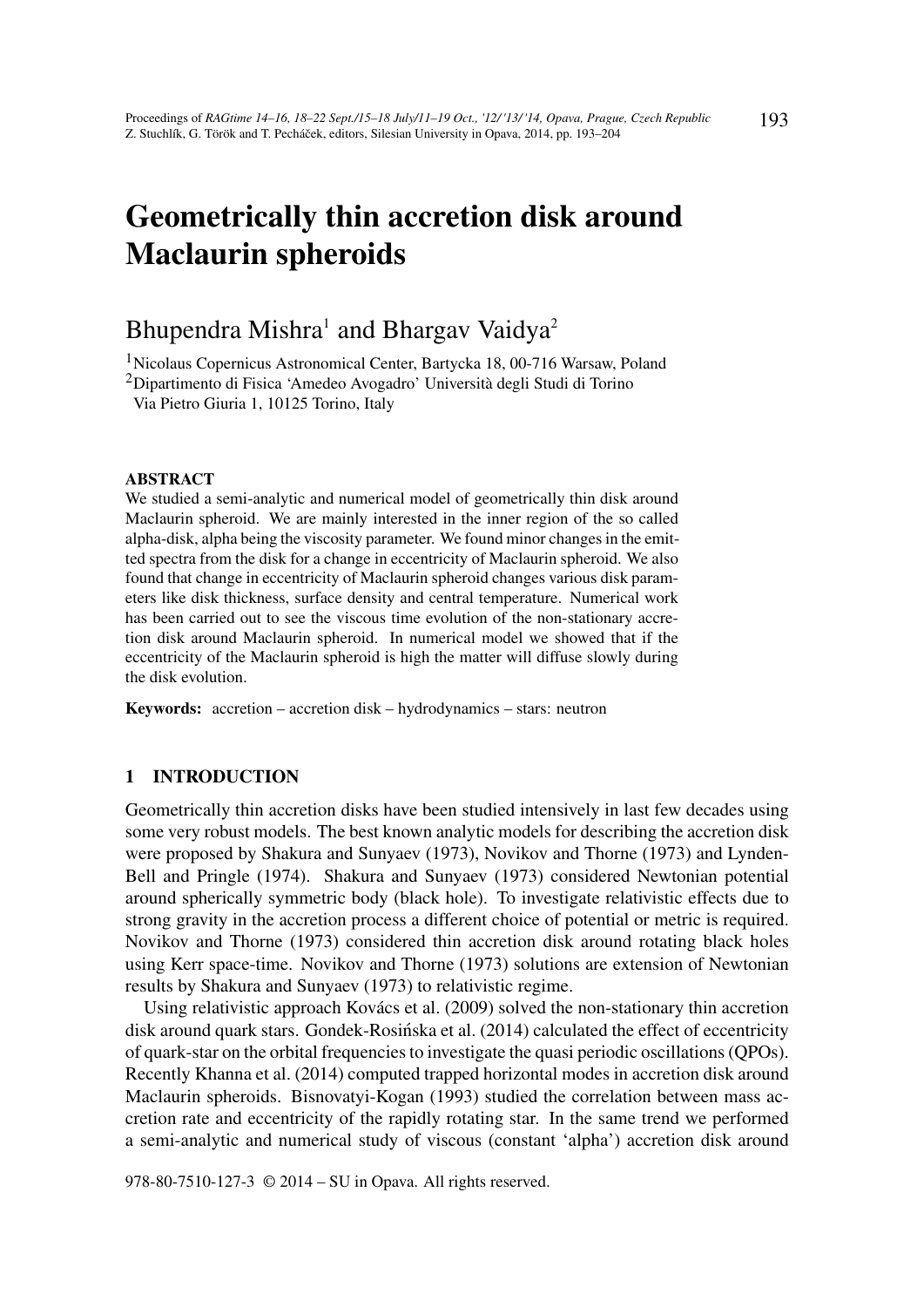## 194 *B. Mishra and B. Vaidya*

a Maclaurin spheroid. We used Maclaurin spheroid potential for a constant density and mass central object. This model describes that how the Maclaurin spheroid potential will affect the dynamics of accreting matter. We are focused only close to Maclaurin spheroid to have the effects of multipoles in our calculations. As a first attempt we assumed constant  $\alpha$  viscosity prescription to proceed with analytic and numerical work.

In Maclaurin spheroid potential there occurs an innermost stable circular orbit (ISCO) even in Newtonian dynamics (Amsterdamski et al., 2002; Kluźniak and Rosińska, 2013). We chose a constant density and mass Maclaurin spheroid and assumed that it is rotating rapidly. Rapid rotation of Maclaurin spheroid can change its eccentricity and so semi-major axis. In Kluźniak and Rosińska (2013), it has been shown that if the eccentricity is less than a critical value of  $e_c = 0.8345$ , the ISCO will lie on the equator of the accreting source but if it is higher than this value it will be detached from the surface of the star. Keeping this change in mind we investigated the cases where eccentricity is less than critical limit. We see a change in inner radius of the accretion disk with change in eccentricity because the semi-major axis of the accreting Maclaurin spheroid is changing. We also simulated the non-stationary accretion disk around Maclaurin spheroid by solving the diffusion equation for the accreting matter. We again assumed the Maclaurin spheroid potential to proceed with the study of non-stationary disk.

The article is organized in the following manner. In Section 2 we describe physical model of accretion disk which covers steady thin disk and also numerical study of the time evolution of the accretion disk. Section 3 is devoted for describing all the results we obtained analytically and numerically. In Section 4 we discuss all the results described in Section 3 and we conclude in Section A with future applications of our accretion disk model around Maclaurin spheroids. A more general and detailed description of this article can be found in Mishra and Vaidya (2015).

#### 2 PHYSICAL MODEL

#### 2.1 Maclaurin Spheroid

We considered Maclaurin spheroid potential and followed Shakura and Sunyaev (1973) alpha disk model. We assumed ideal gas equation of state for computing the gas pressure. The semi-major axis *a* of the Maclaurin spheroid changes with eccentricity because we assume constant density and mass Maclaurin spheroid. We also assumed that the disk terminates at the surface of the Maclaurin spheroid. This assumption causes a change in semi-major axis and so inner radius of the accretion disk due to change in eccentricity. The semi-major axis of the Maclaurin spheroid is defined as a function of its radius for  $e = 0.0$ 

$$
a = R_0 / (1 - e^2)^{1/6},\tag{1}
$$

where *a* is the semi-major axis of the Maclaurin spheroid and  $R_0$  is the semi-major axis of Maclaurin spheroid for eccentricity,  $e = 0.0$ . The maximum value of eccentricity we chose in this paper is  $e = 0.8345$ . There is a reason behind choosing this limit, in case of potential for Maclaurin spheroid the radial epicyclic frequency has maximum at  $r = \sqrt{2}ae$  for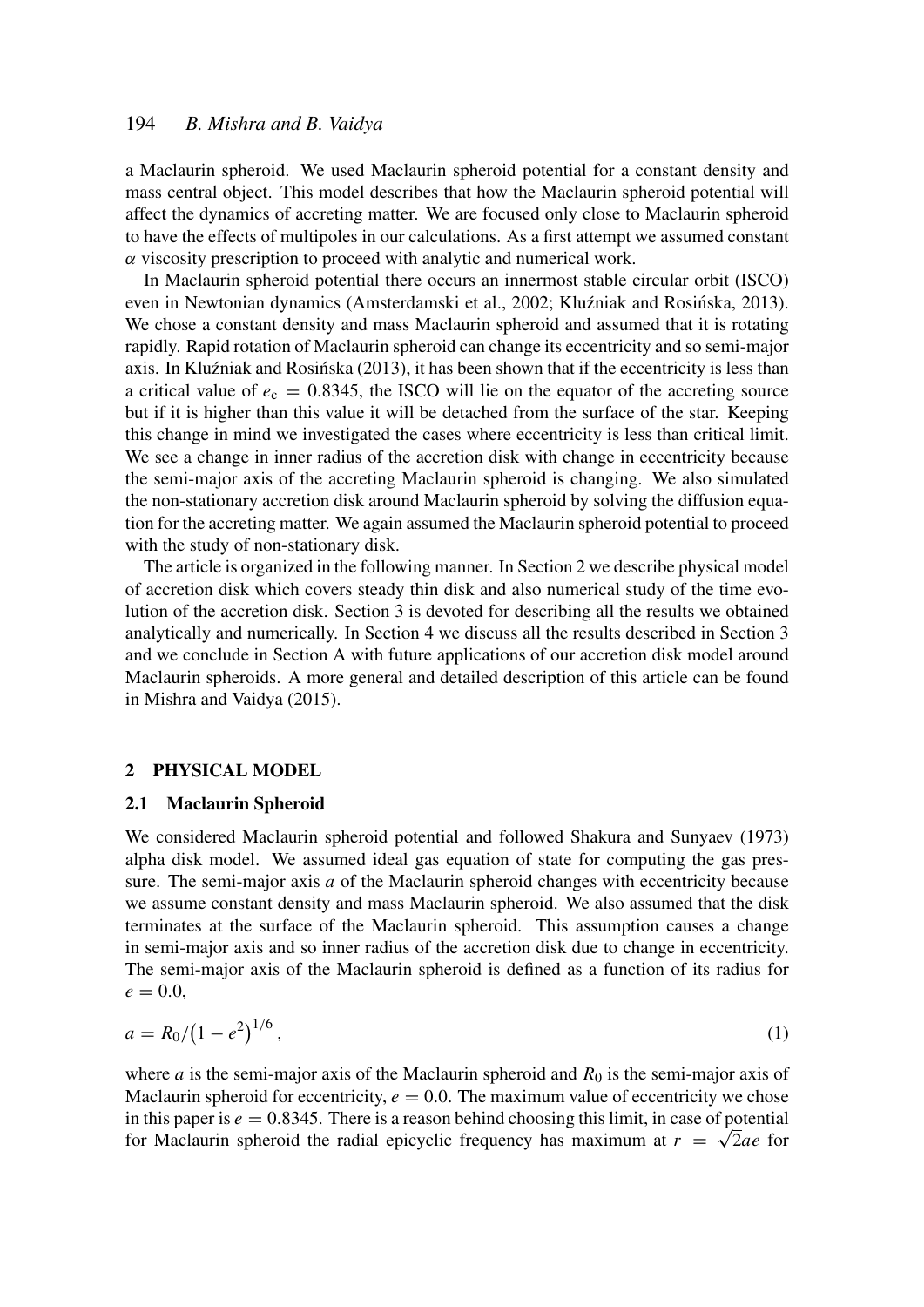spheroid eccentricities *e* > 1/ √  $\overline{2}$  but it vanishes for  $e_c = 0.83458318$  at the equator of the star (Kluźniak and Rosinska, 2013). With further increase in the eccentricity  $e > e_c$ , the innermost stable circular orbit (ISCO) will be separated from the equator of star and it will be at  $r_{\text{ms}} = 1.198203$  *ae* (Kluźniak and Rosińska, 2013). Following this assumption we always kept the inner radius at no-torque boundary (the radius at which the viscosity is zero) which coincides with the variable semi-major axis of Maclaurin spheroid. One can increase the eccentricity further to investigate the accretion disk for which the inner radius does not lie at the surface of Maclaurin spheroid but in this paper we shall not discuss it. The angular velocity (orbital frequency) in case of Maclaurin spheroid potential is given by

$$
\Omega^{2}(e,r) = 2\pi G\rho_{*}(1-e^{2})^{1/2}e^{-3}\left[\gamma_{r} - \cos\gamma_{r}\sin\gamma_{r}\right],
$$
\n(2)

where  $\gamma_r = \arcsin(ae/r)$ , *a* is the semi-major axis of Maclaurin spheroid and  $\rho_*$  is constant density of the Maclaurin spheroid (Kluźniak and Rosińska, 2013). Now we have angular velocity of the matter for Maclaurin spheroid potential, next goal is to follow Shakura and Sunyaev (1973) alpha disk model and do the calculations for angular velocity calculated from Eq. (2). This analytic approach gave us various disk parameters like, half-thickness, surface density, temperature and radial velocity in the inner, middle and outer region of the accretion disk.

#### 2.2 Steady thin accretion disk

We considered a thin accretion disk (height of disk is much smaller than its radial width) around Maclaurin spheroid. Calculations are done in cylindrical coordinate system  $(r, \phi, z)$ , assuming azimuthal symmetry. The goal of this model is to study the steady-state disk and see the behaviour of disk parameters and emitted spectra of the stationary accretion disk. To proceed the calculations for steady-state disk we used Eqs. (2) and (3) to analytically calculate disk parameters in inner region of the accretion disk. The angular momentum equation in terms of angular velocity of accreting matter is given by

$$
-v_r \Sigma \frac{\mathrm{d}\Omega r^2}{\mathrm{d}r} = -\frac{1}{r} \frac{\mathrm{d}}{\mathrm{d}r} W_{r\phi} r^2, \qquad (3)
$$

where  $v_r$  is the radial velocity,  $W_{r\phi}$  is the stress between adjacent layers (Shakura and Sunyaev, 1973), which is assumed to be a function of sound speed  $v_s$  and surface density  $\Sigma$ .

$$
\Sigma = 2 \int_0^{z_0} \rho \, dz \,, \tag{4}
$$

$$
W_{r\phi} = -\alpha \Sigma v_{\rm s}^2 \,, \tag{5}
$$

where  $\alpha$  is constant viscosity coefficient. In stationary disk model  $\dot{M} = -2\pi \Sigma v_r r = \text{const}$ and  $v_r < 0$ . Integrating Eq. (3) gives

$$
\dot{M}\Omega r^2 = -2\pi W_{r\phi}r^2 + C\,,\tag{6}
$$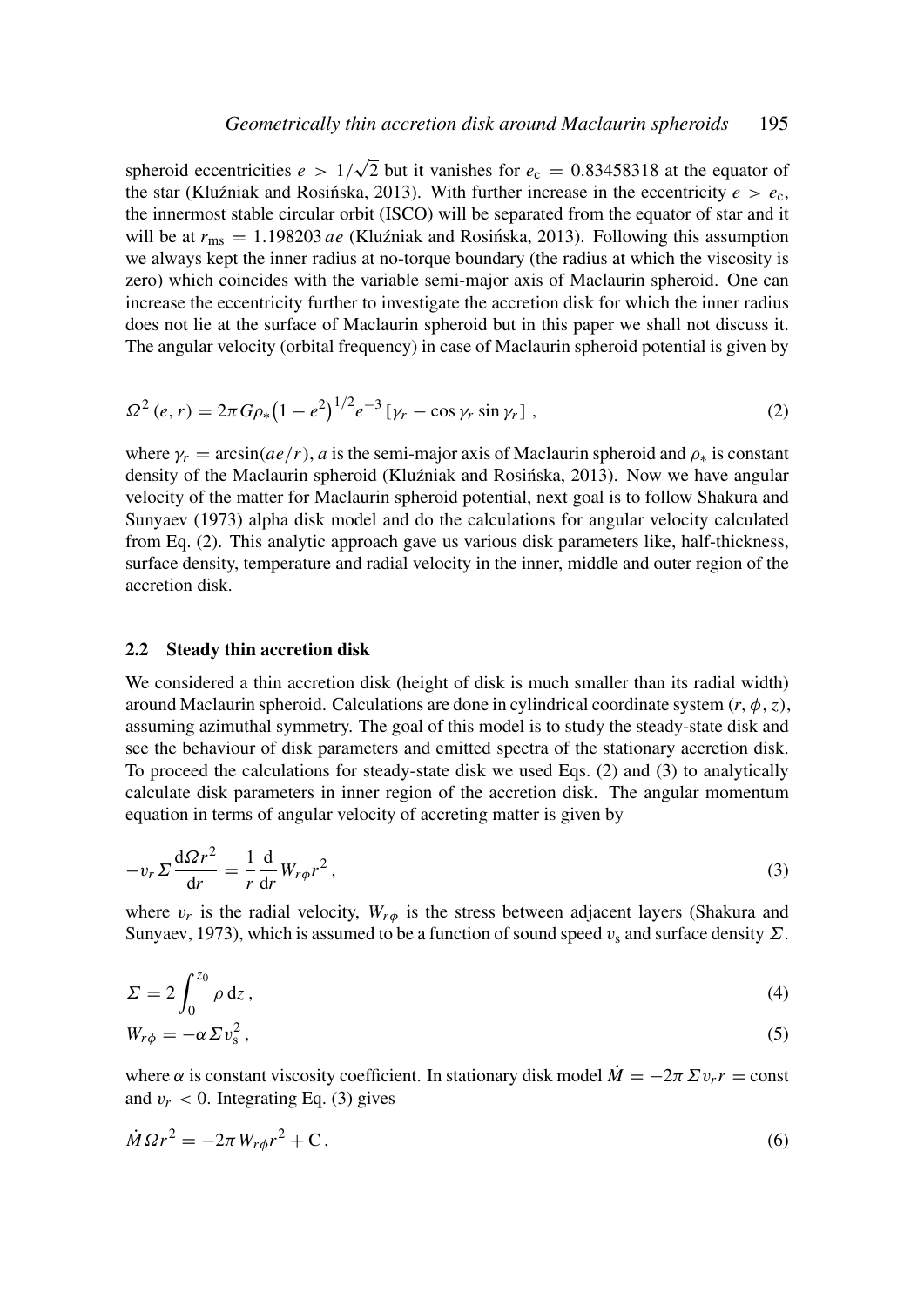

Figure 1. Plot shows the region of interest (*inner region*). The vertical axis shows the ratio of radiation pressure *P*rad to gas pressure *P*gas. The horizontal axis corresponds to radial distance from the center of the star. Three different eccentricities  $e = 10^{-4}$  (*black dotted-dashed curve*),  $e = 0.2$  (*red dashed curve*) and  $e = 0.8345$  *(solid blue curve)* have been shown in the plot.

where C is constant which we calculated by using no-torque boundary condition (Shakura) and Sunyaev, 1973). Finally we get the equation to calculate disk parameters in all three regions of the accretion disk.

$$
\dot{M} \left( \Omega r^2 - \Omega(a) a^2 \right) = 2\pi \alpha \Sigma v_s^2 r^2 \,. \tag{7}
$$

Now the energy flux radiated from the surface unit as function of  $\Omega(e, r)$  is given by

$$
Q = -\frac{\dot{M} \left(\Omega r^2 - \Omega(a)a^2\right) d\Omega}{4\pi r}.
$$
\n(8)

using Eq. (7) and Eq. (8) together with assumption of radiation pressure dominated region we calculated disk thickness, surface density, temperature and radial velocity in the inner (radiation pressure dominated) region of the accretion disk.

#### *2.2.1 Radiation pressure dominated region*

In the same fashion like Shakura and Sunyaev (1973), we formulated three different regions in the accretion disk, the inner one is radiation pressure dominated where in the interaction of matter and radiation electron scattering on free electrons has dominating contribution. Figure 1 verifies our claim that we are studying the inner radiation pressure dominated region. We substituted  $\Omega(e, r)$  in Eq. (7) and Eq. (8) from Eq. (2) to calculate the disk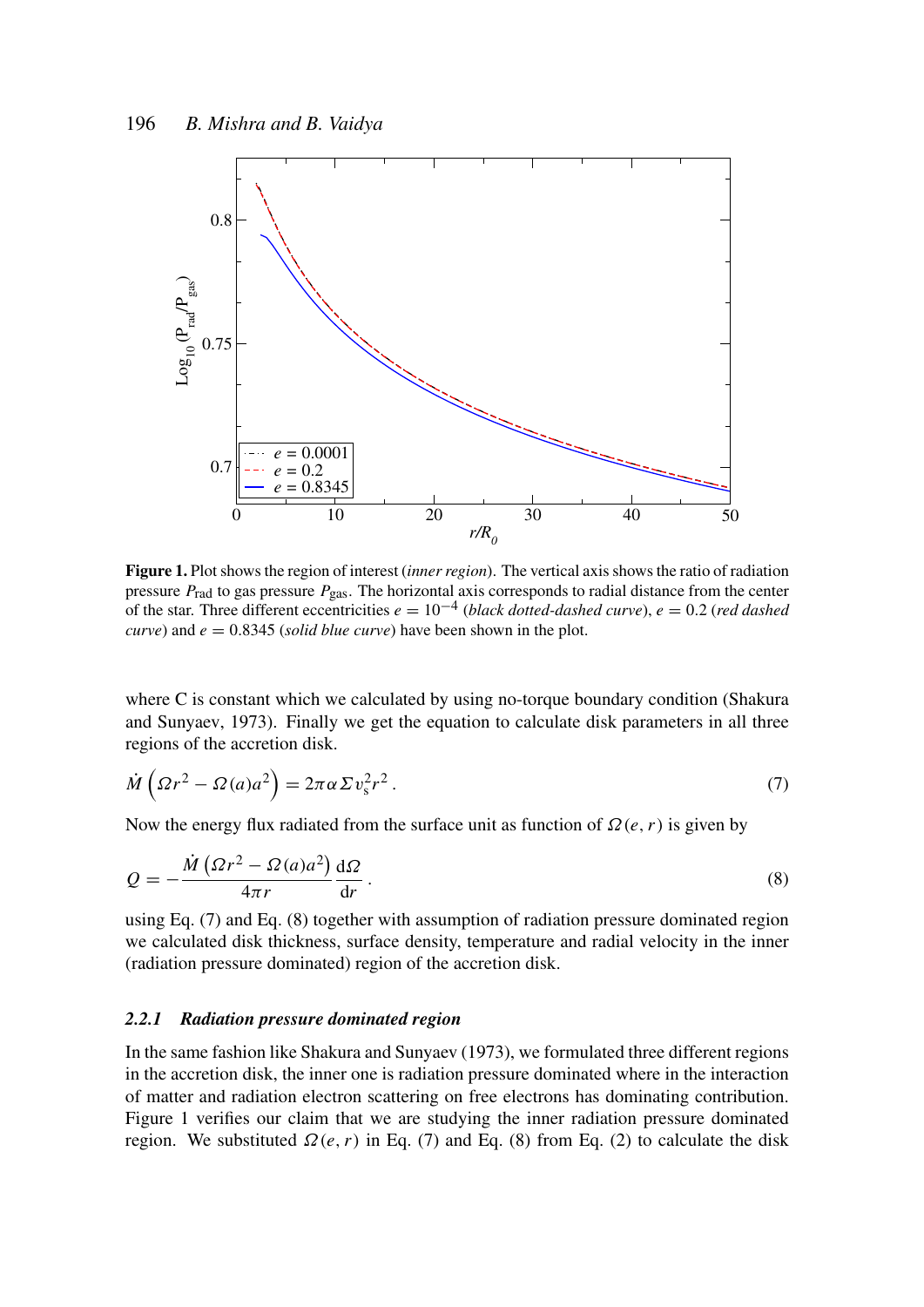parameters like disk half thickness  $z_0(r)$ , surface density  $\Sigma(r)$ , central temperature  $T(r)$ and radial velocity  $v_r(r)$  of the matter. We expressed the analytic expression in terms of defined parameters  $\gamma_r$ ,  $\gamma_a$ ,  $p_r$ ,  $p_a$  and  $k_1$  to abbreviate the complicated expressions.

$$
z_0(r) = \sigma \dot{M} \sin^2 \gamma_r \tan \gamma_r (8\pi p_r c)^{-1} \left( 1 - \left( \frac{p_a}{p_r} \right)^{1/2} \left( \frac{a}{r} \right)^2 \right),
$$
 (9)

$$
\Sigma(r) = 32\pi c^2 p_r^{3/2} \tan^2 \gamma_r \left( \alpha \sigma^2 k_1^{1/2} \dot{M} \right)^{-1} \left( 1 - \left( \frac{p_a}{p_r} \right)^{1/2} \left( \frac{a}{r} \right)^2 \right)^{-1}, \tag{10}
$$

$$
\varepsilon(r) = 6cp_r^{3/2}k_1^{1/2} \left(\alpha\sigma\sin^2\gamma_r\tan\gamma_r\right)^{-1},\tag{11}
$$

$$
T(r) = \left(\frac{\varepsilon(r)}{b}\right)^{1/4},\tag{12}
$$

$$
\tau(r) = \sqrt{0.11\sigma_{\rm T}T(r)^{-7/2}n(r)}\Sigma(r),\qquad(13)
$$

$$
n(r) = \Sigma(r)/2mpz_0(r),\tag{14}
$$

$$
v_r(r) = -\dot{M}/2\pi \Sigma(r)r\,,\tag{15}
$$

where,

$$
k_1 = 2\pi G \rho_* \left(1 - e^2\right)^{1/2} e^{-3},\tag{16}
$$

$$
\gamma_r = \arcsin(ae/r) \tag{17}
$$

$$
\gamma_a = \arcsin(e),\tag{18}
$$

$$
p_r = (\gamma_r - \sin \gamma_r \cos \gamma_r), \tag{19}
$$

$$
p_a = (\gamma_a - \sin \gamma_a \cos \gamma_a). \tag{20}
$$

 $\dot{M}$  is mass accretion rate,  $\sigma$  is opacity,  $b = 3\sigma_b/c$  where  $\sigma_b$  is Stefan Boltzmann constant, σ<sub>T</sub> is Thomson cross-section of electron,  $z_0(r)$  is half-thickness of the disk,  $Σ(r)$  is the radial distribution of surface density,  $\varepsilon(r)$  is radial distribution of energy density,  $T(r)$  is radial distribution of the central temperature,  $\tau(r)$  is optical thickness,  $n(r)$  is the number density and  $v_r(r)$  is the radial velocity of the matter in the steady thin accretion disk.

#### 2.3 Non-stationary accretion disk

In this model we numerically solved the time evolution of the geometrically thin accretion disk around Maclaurin spheroid. The viscous friction causes a transport of angular momentum outwards and matter accretion on to the Maclaurin spheroid. We numerically integrated the diffusion equation Eq. (21) with constant viscosity  $\nu$  as a first approximation. We used Crank–Nicolson method which is described in Birnstiel et al. (2010) to solve the diffusion-advection equation in code units. The equation we present here can be used to solve the time evolution of accretion disk around different potentials or orbital frequency.

$$
\frac{\partial \Sigma}{\partial t} = -\frac{1}{r} \frac{\partial}{\partial r} \left[ \frac{1}{2\pi (r^2 \Omega)} \frac{\partial G}{\partial r} \right],\tag{21}
$$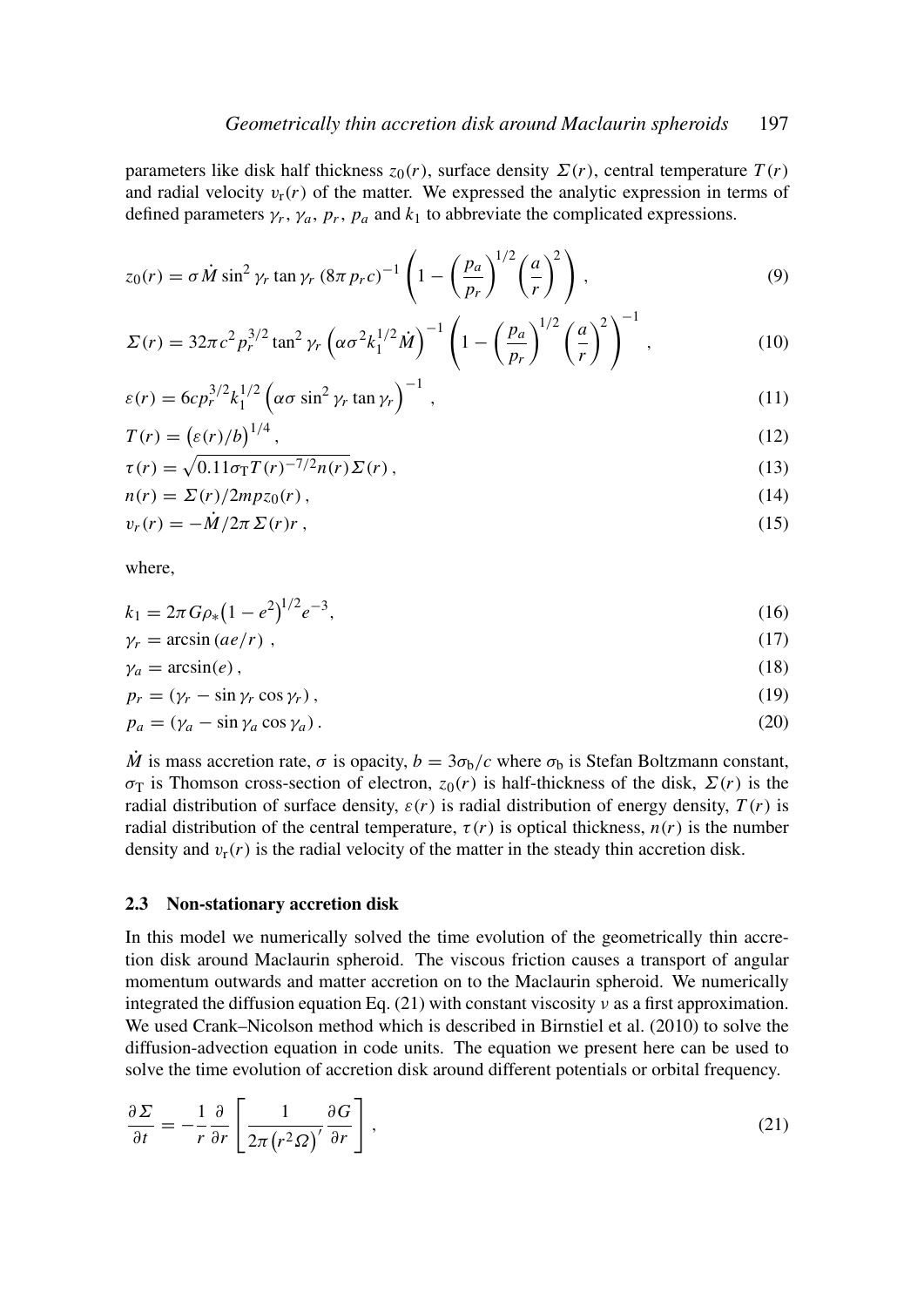$$
v_{\rm r} = \frac{1}{2\pi r \Sigma (r^2 \Omega)'} \frac{\partial G}{\partial r},\tag{22}
$$

where,

$$
G(r,t) = 2\pi r v \Sigma r^2 \Omega'
$$
\n(23)

is the torque exerted by two adjacent rings to each other in the accreting matter. Now if we choose the Keplerian angular velocity the above equations reduce to diffusion equation used for study of accretion disk evolution by various models based on Newtonian potential of a spherically symmetric body (Lynden-Bell and Pringle, 1974).

$$
\frac{\partial \Sigma}{\partial t} = \frac{3}{r} \frac{\partial}{\partial r} \left[ r^{1/2} \frac{\partial}{\partial r} \left( \nu \Sigma r^{1/2} \right) \right],\tag{24}
$$

$$
v_r = -\frac{3}{\Sigma r^{1/2}} \frac{\partial}{\partial r} \left( \nu \Sigma r^{1/2} \right),\tag{25}
$$

where  $\Sigma$  is the surface density, v is kinematic viscosity and  $v_r$  is the radial velocity. Now using Eqs.  $(2)$ ,  $(21)$  and  $(22)$  we shall compute the time evolution of the accretion disk for different eccentricities *e* of the Maclaurin spheroid. Depending on eccentricity *e*, matter can be diffused either rapidly or slowly.

#### 3 RESULTS

#### 3.1 Steady state disk

In our calculations the radius of Maclaurin spheroid for  $e = 0.0$  is  $R_0 = 10^6$  cm. This radius will also work for our scaling of radial distance. The constant density of Maclaurin spheroid is  $\rho_* = 10^{15}$  g·cm<sup>-3</sup>. In this article we kept accretion rate fixed at  $\dot{M} = 10^{17}$  g·s<sup>-1</sup> and changed the eccentricity *e* of the central object to see the effect on the disk thickness, surface density, temperature and radial velocity of accreting matter in the inner region of accretion disk. We chose three values of eccentricity which are  $e = 10^{-4}$ ,  $e = 0.8345$  with an intermediate value of  $e = 0.2$ . Figure 2 presents the radial variation of the half-thickness  $z_0(r)$ , surface density  $\Sigma(r)$ , central temperature  $T(r)$  and radial velocity  $v_r(r)$ . In this figure the inner grid point of the plot for all the parameters is  $2R_0$  to avoid singularities at the inner boundary of the disk. We see from upper left panel a difference in the half thickness of the accretion disk for different eccentricities  $e = 10^{-4}$  (black dashed-dotted curve),  $e = 0.2$  (red dashed curve) and  $e = 0.8345$  (solid blue curve). Higher eccentricity *e* of the star corresponds to lower disk thickness at a particular radial distance from the center of Maclaurin spheroid. The upper right panel shows the logarithmic variation of the surface density distribution in the inner region of the accretion disk. We see that for higher eccentricities the surface density is higher than for the lower eccentricities. The surface density  $\Sigma(r)$  also increases with radial distance in the inner region of the accretion disk. The lower left panel shows the radial variation of central temperature  $T(r)$  in the accretion disk. The lower right panel shows the radial velocity profile  $v_r(r)$  in the accretion disk. We see a very small difference in radial velocity for different eccentricities *e*.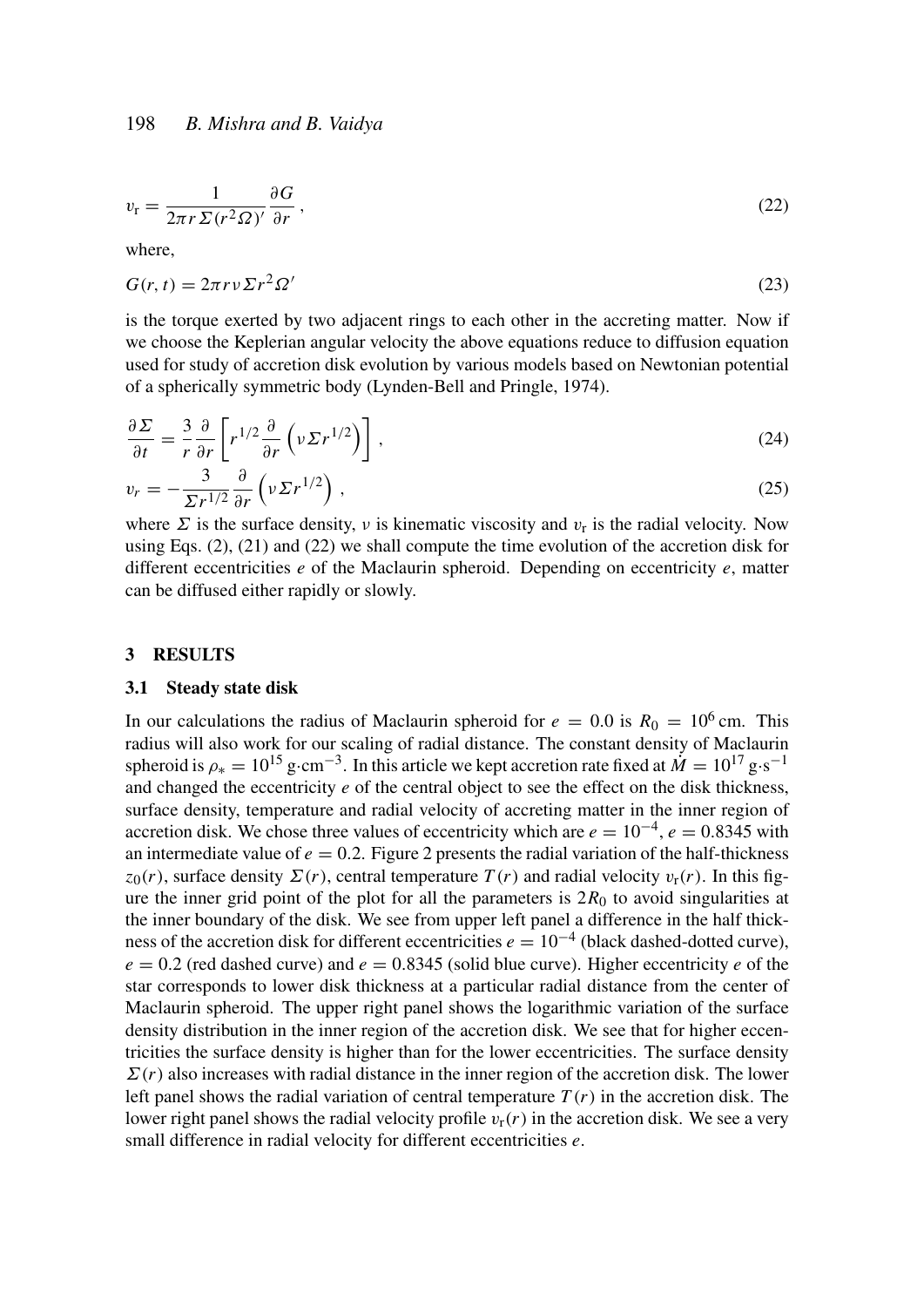

**Figure 2.** Multiplot shows radial variation of height  $z_0(r)$ , surface density  $\sum(r)$ , central temperature  $T(r)$  and radial velocity  $v_r(r)$ . The different chosen eccentricities are shown by  $e = 10^{-4}$  (*black dotted-dashed curve*),  $e = 0.2$  (*red dashed curve*) and  $e = 0.8345$  (*solid blue curve*). This color convention for chosen eccentricities is same throughout the article. The right upper panel shows the logarithmic radial variation of the surface density  $\Sigma(r)$ . The left lower panel shows the logarithmic radial variation of the central temperature  $T(r)$ . The lower right panel shows the logarithmic radial variation of the radial velocity  $v_r(r)$  of the accreting matter.

#### 3.2 Emitted Spectra from the disk

A very useful quantity for observational interest is emitted spectra from the accretion disk. Emitted spectra also corresponds to the size of accretion disk. We computed spectra using surface temperature of the disk. We chose a fixed outer radius of the accretion disk to see the behaviour of the emitted spectra with change in eccentricity. The accretion disk we assumed here is optically thick in the *z* direction therefore we can assume that each element of the disk emits as black body with surface temperature  $T_s(r)$ . Using angular velocity from Eq. (2) and equating the dissipation rate per unit area to the black body flux we computed surface temperature  $T_s(r)$  of the accretion disk. Using the calculated temperature we can calculate intensity and with intensity emitted spectra of the accretion disk.

$$
T_s(r) = \left[\frac{\dot{M}r\Omega T_1(r)}{4\pi\sigma} \frac{d\Omega}{dr}\right]^{1/4} \tag{26}
$$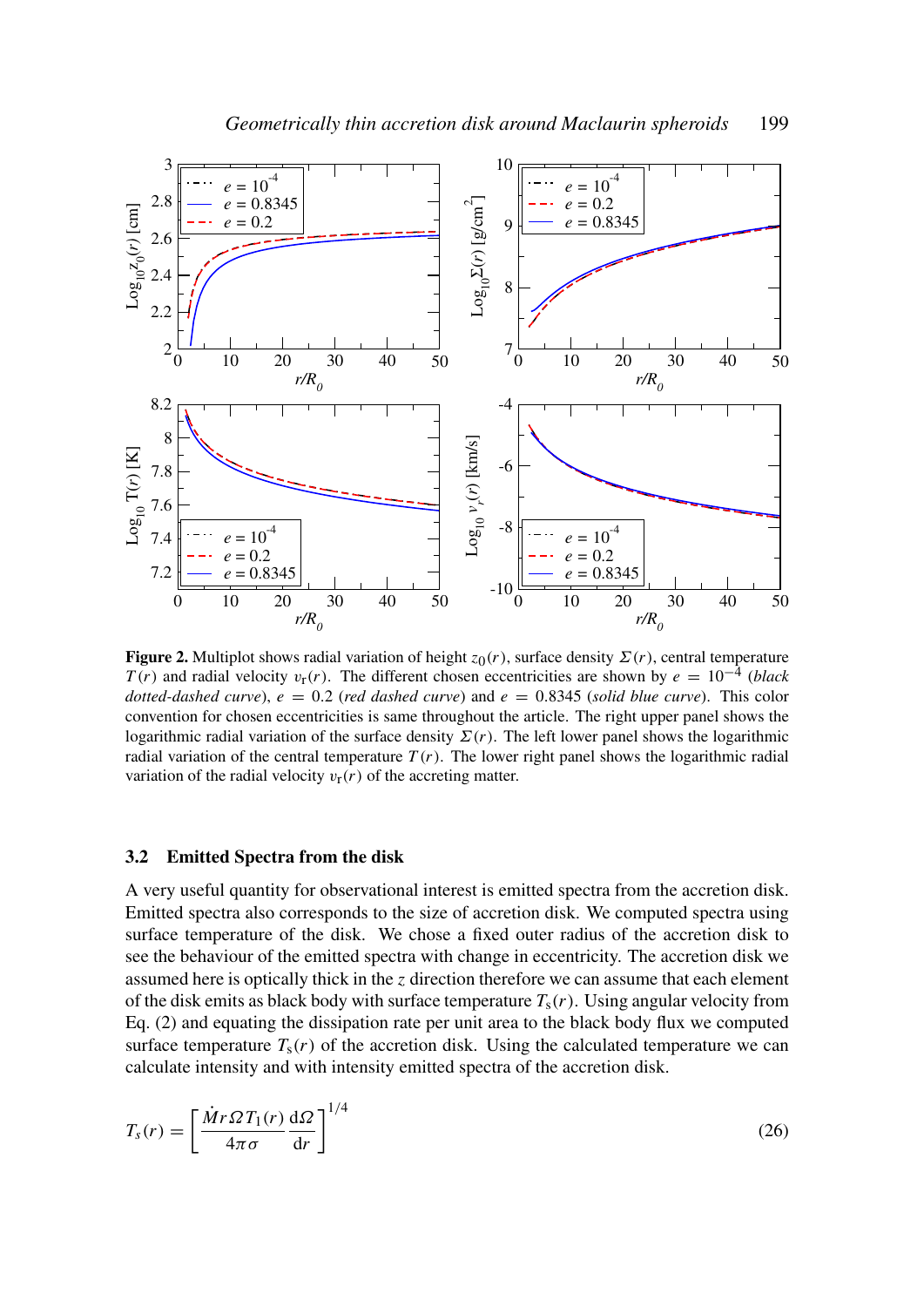

Figure 3. Logarithmic plot shows the emitted spectra from the accretion disk. *Black dotted dashed* curve corresponds to  $e = 10^{-4}$ , *red dashed* curve corresponds to  $e = 0.2$  and *blue solid* curve correspond to  $e = 0.8345$ .

where  $T_1(r)$  is defined as

$$
T_1(r) = 1 - \frac{\Omega(a)a^2}{\Omega(r)r^2}
$$
\n(27)

approximating the disk emitted spectra with black body we have

$$
I(\nu) = B_{\nu}[T_{\rm s}(r)] = \frac{2h\nu^3}{c^2(e^{h\nu/kT_{\rm s}(r)} - 1)},
$$
\n(28)

using Eq. (27) we computed flux emitted from accretion disk by integration over the whole disk.

$$
F(v) = 2\pi \int_{a(e)}^{R_{\text{out}}} I(v)r \, \text{d}r \tag{29}
$$

the integration of Eq. (29) gives emitted spectra from the disk. Figure 3 shows the logarithmic variation of emitted spectra from the accretion disk for eccentricities  $e = 10^{-4}$  (black dashed curve)  $e = 0.2$  (red dashed curve) and  $e = 0.8345$  (solid blue curve). We found difference in emitted spectra at low frequencies. At high frequencies the difference is very small for changes in eccentricity of Maclaurin spheroid.

#### 3.3 Evolution of surface density

We studied the non-stationary accretion disk using model described in Section 2.3. We assumed an initial Gaussian density distribution of matter at a radial distance of  $r = 1.5 a$ as the initial condition to solve the diffusion equation (Eq. 21). In all the results of nonstationary disk the time is in viscous time scale,  $t_{\text{visc}} = a^2/v$ , *a* being the semi-major axis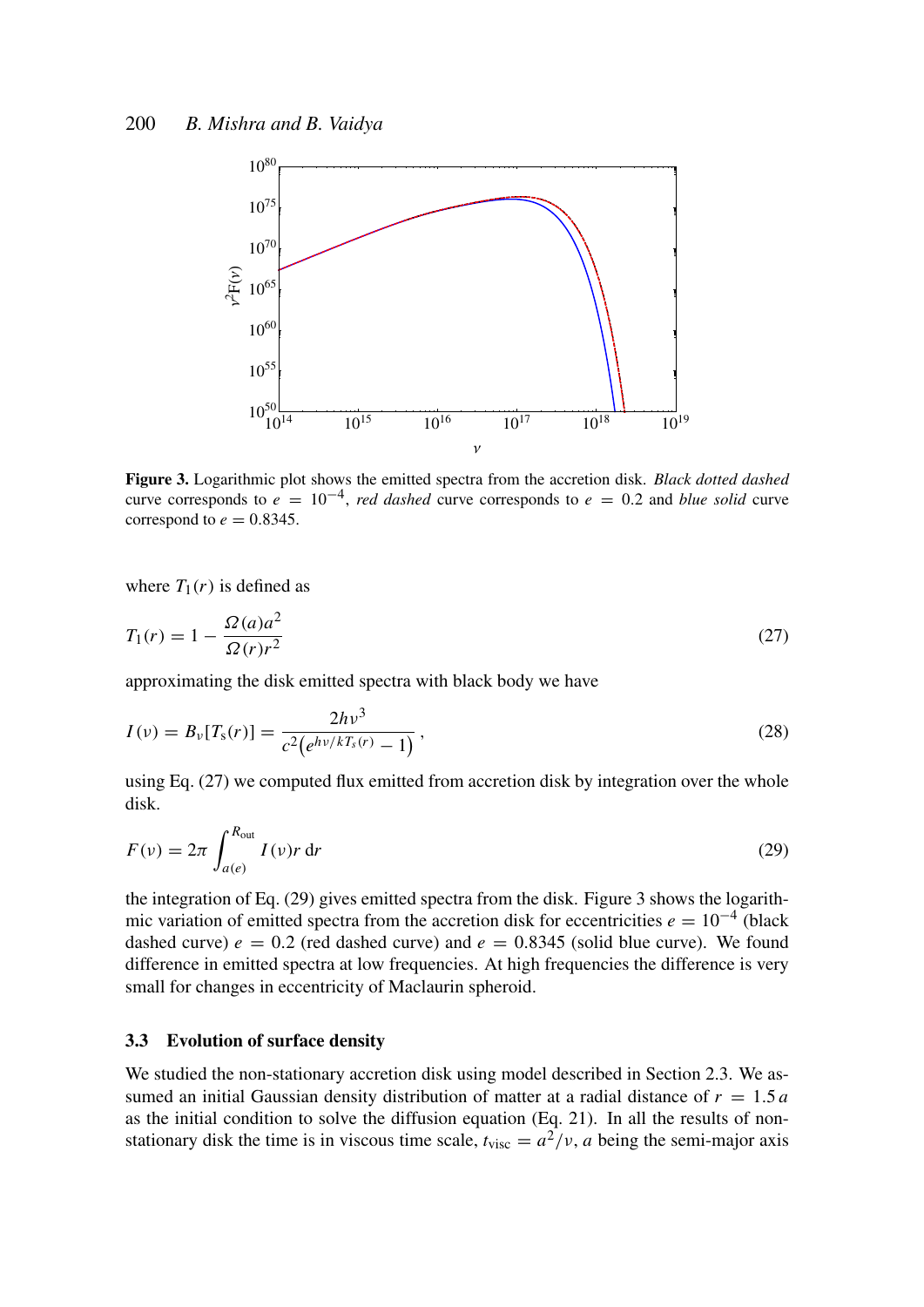

**Figure 4.** Time evolution of the ring of matter at a radial distance of  $r = 1.5a$ . The vertical axis shows the surface density scaled with initial surface density of ring of matter with mass *m*. The horizontal axis corresponds to radial distance form the center of star.

of the star. In our model we are interested for constant viscosity prescription therefore the kinematic viscosity coefficient  $v = 0.01$  (in code units) is constant throughout our numerical computation. In Figure 4 we plotted the time evolution of surface density for the ring of matter at  $r = 1.5 a$  for  $e = 10^{-4}$ ,  $e = 0.2$  and  $e = 0.8345$ . The vertical axis shows the surface density  $\Sigma(r)$  scaled with initial surface density. The horizontal axis corresponds to radial distance from the center of star scaled with semi-major axis *a* of the Maclaurin spheroid.

We also tested our numerical code by reducing the code parameters to the limiting case of spherically symmetric potential. In the appendix various code parameters are defined in which we chose parameter *D* (Eq. A2) which corresponds to the diffusion of matter. Figure 5 shows the variation of *D* with radial distance for eccentricities  $e = 10^{-4}$  (black dotted-dashed curve),  $e = 0.2$  (red dashed curve) and  $e = 0.8345$  (solid blue curve). The limiting value in case of Keplerian angular velocity or  $e = 0.0$  is  $D = -3.0$ . We see from Fig. 5 that as we decrease the eccentricity, parameter *D* is converging to  $D =$ −3.0. Also for larger radial distance the parameter *D* converges to the limit of spherically symmetric potential  $(D = -3.0)$ .

#### 4 DISCUSSION AND CONCLUSIONS

We conclude that our implementation of Maclaurin spheroid potential causes changes in the steady state disk parameters like half thickness of the disk. We also see that the change in eccentricity of the Maclaurin spheroid gives small change in central temperature of the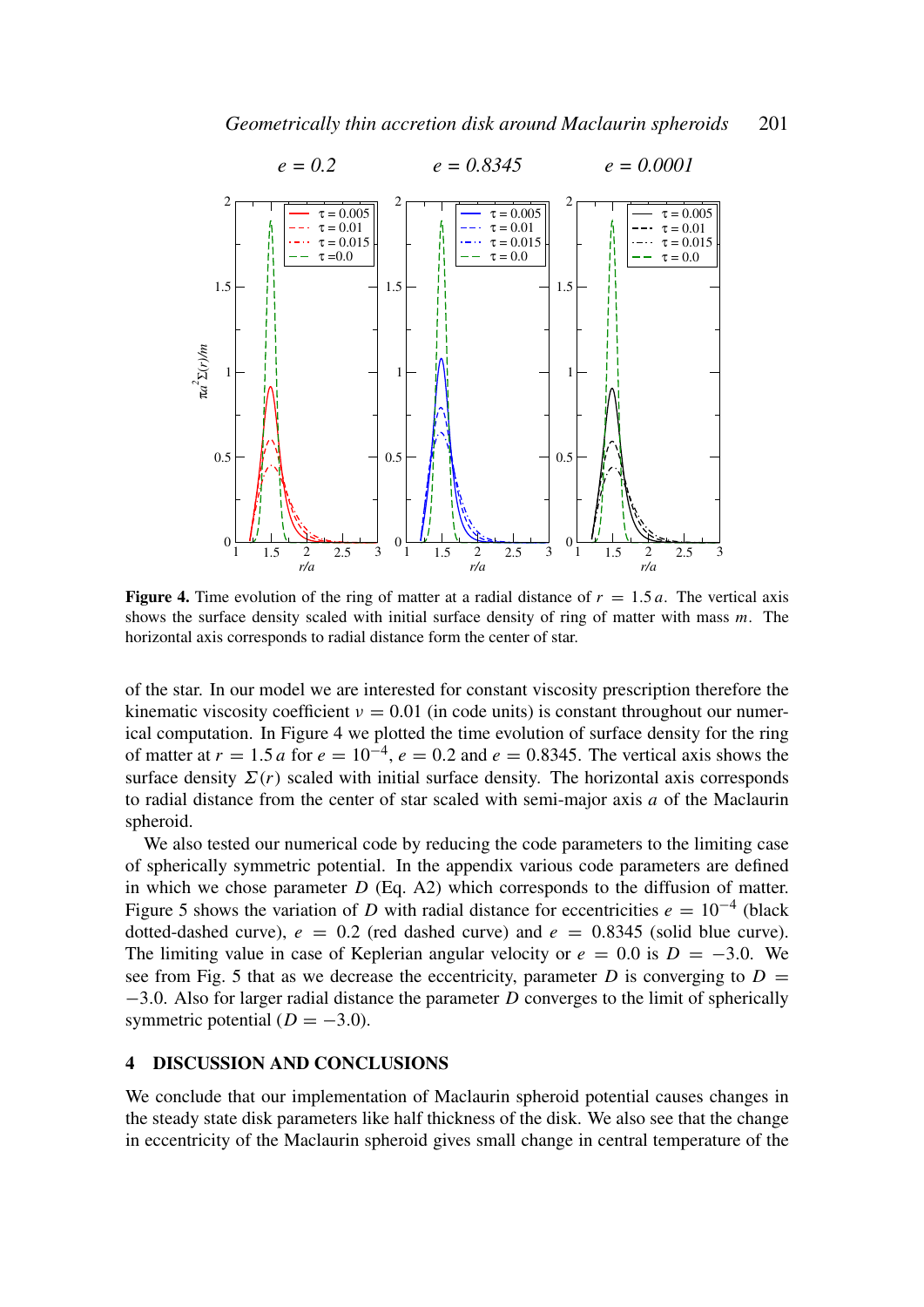

**Figure 5.** Plot shows the test of our code in the limiting case when  $e \rightarrow 0$  (spherically symmetric object). The vertical axis shows the variation of the parameter *D* defined in Eq. (A2). The horizontal axis shows the radial distance form the center of star. Three different eccentricities  $e = 10^{-4}$  (*black dotted-dashed curve*),  $e = 0.2$  (*red dashed curve*) and upper limit in our model  $e = 0.8345$  are plotted.

accretion disk. The radial velocity in case of steady state disk is inversely proportional to the corresponding surface density profile. This gives a very minor change in radial velocity profile for different eccentricities.

We computed the disk spectra for three values of eccentricity  $e = 10^{-4}$ ,  $e = 0.2$  and  $e = 0.8345$ . We know from the existing results that a change in the disk area changes the emitted spectra. In this paper the only parameter we changed is the eccentricity and a change in the eccentricity of the Maclaurin spheroid is changing the semi-major axis of the star as well as surface temperature  $T_s(r)$ . This small change in inner radius of the disk due to change in semi-major axis and change in surface temperature  $T_s(r)$  causes a change in emitted spectra from the inner region of the accretion disk. The emitted spectra is affected only at high frequency region because this is emitted from inner parts of the accretion disk where Maclaurin spheroid potential dominates.

The results of non-stationary accretion disk are also dependent on eccentricity of Maclaurin spheroid. We found that if the eccentricity of the central object is lower the viscous evolution of the accretion disk will be more rapid as compare to high eccentricity. The choice of initial location of Gaussian distribution of matter is also important in our numerical model. We kept initial distribution of matter at  $r = 1.5a$ , which is very close to the Maclaurin spheroid. If we start at large radial distance as we can see from Fig. 5, the effect of eccentricity change will not be significant. From this result we can also explain that a spin-up or spin-down of the rapidly rotating Maclaurin spheroid can change the viscous evolution of the accretion disk. Maclaurin spheroid potential can also affect observed variability in the accretion disks around quark stars or white dwarfs. Change in viscous evolution and emitted spectra from disk can also observationally help in discriminating the neutron stars from quark stars, which is open astrophysics problem in scientific community.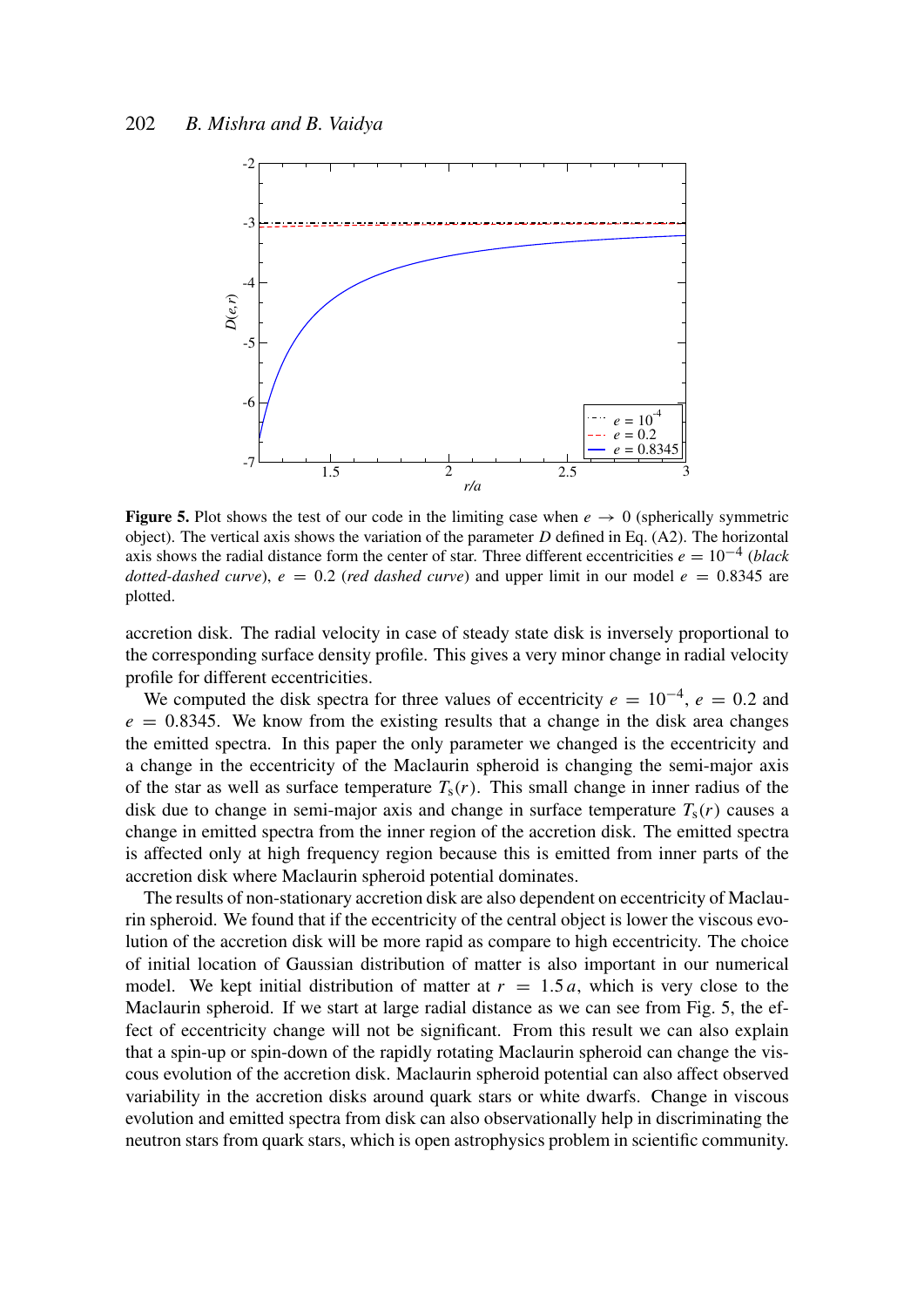#### ACKNOWLEDGEMENTS

We thank to Włodek Kluźniak for proposing this project. We also thank to F. H. Vincent and A. Manousakis for discussions. Research was supported by Polish NCN grant UMO-34 2011/01/B/ST9/05439 and 2013/08/A/ST9/00795.

#### **REFERENCES**

- Amsterdamski, P., Bulik, T., Gondek-Rosińska, D. and Kluźniak, W. (2002), Marginally stable orbits around Maclaurin spheroids and low-mass quark stars, *Astronomy and Astrophysics*, 381, pp. L21– L24, arXiv: astro-ph/0012547.
- Birnstiel, T., Dullemond, C. P. and Brauer, F. (2010), Gas- and dust evolution in protoplanetary disks, *Astronomy and Astrophysics*, 513, A79, arXiv: 1002.0335.
- Bisnovatyi-Kogan, G. S. (1993), A self-consistent solution for an accretion disc structure around a rapidly rotating non-magnetized star, *Astronomy and Astrophysics*, 274, p. 796.
- Gondek-Rosińska, D., Kluźniak, W., Stergioulas, N. and Wiśniewicz, M. (2014), Epicyclic frequencies for rotating strange quark stars: Importance of stellar oblateness, *Phys. Rev. D*, 89(10), 104001, arXiv: 1403.1129.
- Khanna, S., Strzelecka, Z., Mishra, B. and Kluźniak, W. (2014), Eigenmodes of trapped horizontal oscillations in accretion disks, in Z. Stuchlík, G. Török and T. Pecháček, editors, *Proceedings of RAGtime 14–16: Workshops on black holes and neutron stars, Opava, Prague, 18–22 September/15–18 July/11-19 October '12/'13/'14*, pp. 145–158, Silesian University in Opava, Opava, ISBN 978-80-7510-126-6, in this proceedings.
- Kluźniak, W. and Rosińska, D. (2013), Orbital and epicyclic frequencies of Maclaurin spheroids, *Monthly Notices Roy. Astronom. Soc.*, 434, pp. 2825–2829.
- Kovács, Z., Cheng, K. S. and Harko, T. (2009), Thin accretion discs around neutron and quark stars, *Astronomy and Astrophysics*, 500, pp. 621–631.
- Lynden-Bell, D. and Pringle, J. E. (1974), The evolution of viscous discs and the origin of the nebular variables., *Monthly Notices Roy. Astronom. Soc.*, 168, pp. 603–637.
- Mishra, B. and Vaidya, B. (2015), A geometrically thin accretion disc around a Maclaurin spheroid, *Monthly Notices Roy. Astronom. Soc.*, 447, pp. 1154–1163, arXiv: 1411.6054.
- Novikov, I. D. and Thorne, K. S. (1973), Astrophysics of black holes., in C. Dewitt and B. S. Dewitt, editors, *Black Holes (Les Astres Occlus)*, pp. 343–450.
- Shakura, N. I. and Sunyaev, R. A. (1973), Black holes in binary systems. Observational appearance., *Astronomy and Astrophysics*, 24, pp. 337–355.